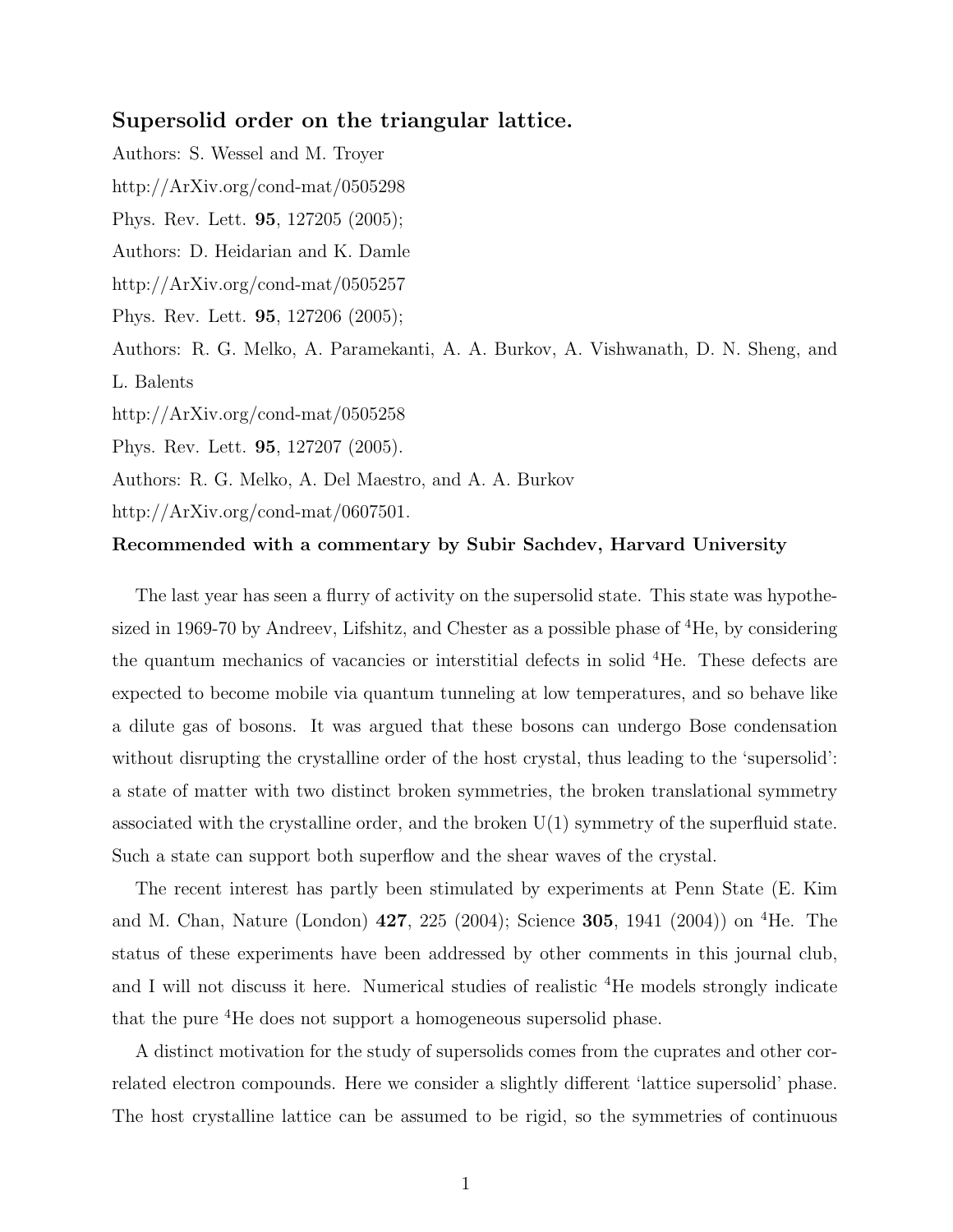translations and rotations of free space are broken in all phases. Nevertheless, there is an unbroken discrete space group symmetry of the lattice, and we can ask if the electronic state spontaneously breaks this space group symmetry. A superconducting state with a spontaneously broken space group symmetry is then a 'lattice supersolid'. There is evidence for the breaking of square lattice symmetry in a number of doped cuprates, in the form of phases variously identified as 'stripe/checkerboard/charge-density-wave'. Some of these phases also exhibit a non-zero  $T_c$  for superconductivity, although it is not completely clear if the 'stripe' order and superconductivity are properties of the same phase, or manifestation of different phase-separated regions of the sample. Nevertheless, the observations do raise the possibility that a lattice supersolid exists in a generalized cuprate phase diagram.

A notable aspect of the broken lattice symmetry has emerged in recent studies of a closelyrelated spin ladder compound (A. Rusydi, P. Abbamonte, M. Berciu, S. Smadici, H. Eisaki, Y. Fujimaki, S. Uchida, M. Ruebhausen, and G. A. Sawatzky, cond-mat/0604101): each unit cell of an insulating state with broken lattice symmetry contains exactly one pair of holes, or an integer number of Cooper pairs. Theoretically, this suggests that a model of interacting lattice bosons, each boson representing a Cooper pair, may be a reasonable starting point for investigating the interplay between broken lattice symmetry and superfluidity.

There have been a number of theoretical studies of the ground state phase diagram of hard-core lattice bosons. At half-filling on the square lattice, with strong nearest-neighbor repulsive interactions between the bosons, the ground state is a two-fold degenerate checkerboard insulator. Moving away from half-filling, we then introduce vacancies or interstitials in the cherckerboard state. The defect-condensation method discussed above applies here, and could lead to a supersolid state. However, a variety of numerical studies have shown that the situation is rather delicate, and quite prone to phase separation into a half-filled insulator and a superfluid. Longer-range interactions or hopping terms are certainly needed to stabilize a possible, homogeneous supersolid phase.

The papers highlighted in this note introduce a new mechanism for the stabilization of a lattice supersolid. They consider hard-core bosons at half-filling on the triangular lattice. This introduces the additional ingredient of frustration, and associated degeneracies in the insulating state. Indeed, in the limit of zero boson hopping, the ground state has a macroscopic degeneracy for the model with only nearest neighbor repulsion: there are an infinite number of arranging bosons on the triangular lattice so that half the sites are occupied and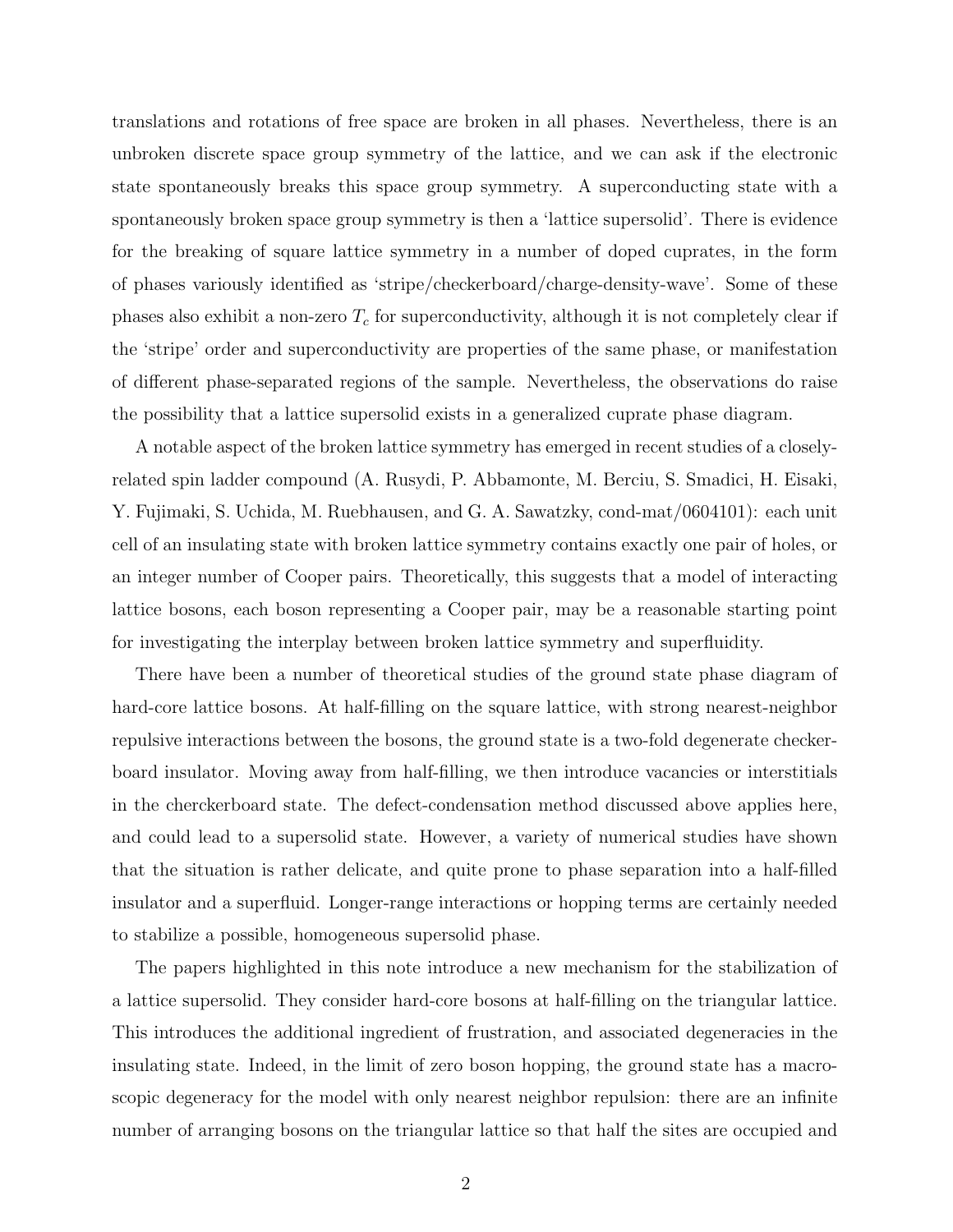only one-third of the bonds have bosons on both ends. Boson-boson correlations in this ensemble can be computed exactly, and it is known that correlations at certain wavevectors decay with a power-law.

Now examine the influence of introducing a small boson-tunneling amplitude into this ensemble of degenerate insulating states. The first three papers listed above all demonstrate convincingly that two important phenomena occur:

 $(i)$  For infinitesimal tunneling, the ground state is simply the equal superposition state of all the degenerate insulators. Strong numerical evidence is presented that this state has off-diagonal long-range order, with a finite superfluid stiffness.

(*ii*) For small, but finite, tunneling, the dynamics within the low energy manifold can be mapped onto a quantum dimer model on the dual hexagonal lattice. This dimer model was shown some time ago to exhibit 'valence-bond-solid' (VBS) order. For the bosons on the triangular lattice, this VBS order translates into true long-range order at the wavevector at which there was power-law order for zero tunneling. This emergence of a broken lattice symmetry can be considered to be an 'order-by-disorder' effect induced by quantum fluctuations.

Taken together, these effects convincingly demonstrate that the half-filled boson model on the triangular lattice is a supersolid.

A sketch of the structure of the supersolid phase is shown in the figure. In a loose sense,



we can view this supersolid as exhibiting phase separation into solid and superfluid, but on a microscopic scale. As shown in the figure, one of the triangular sublattices has one boson per site (this accounts for 1/3 filling), forming a static insulator which forms the 'solid', and